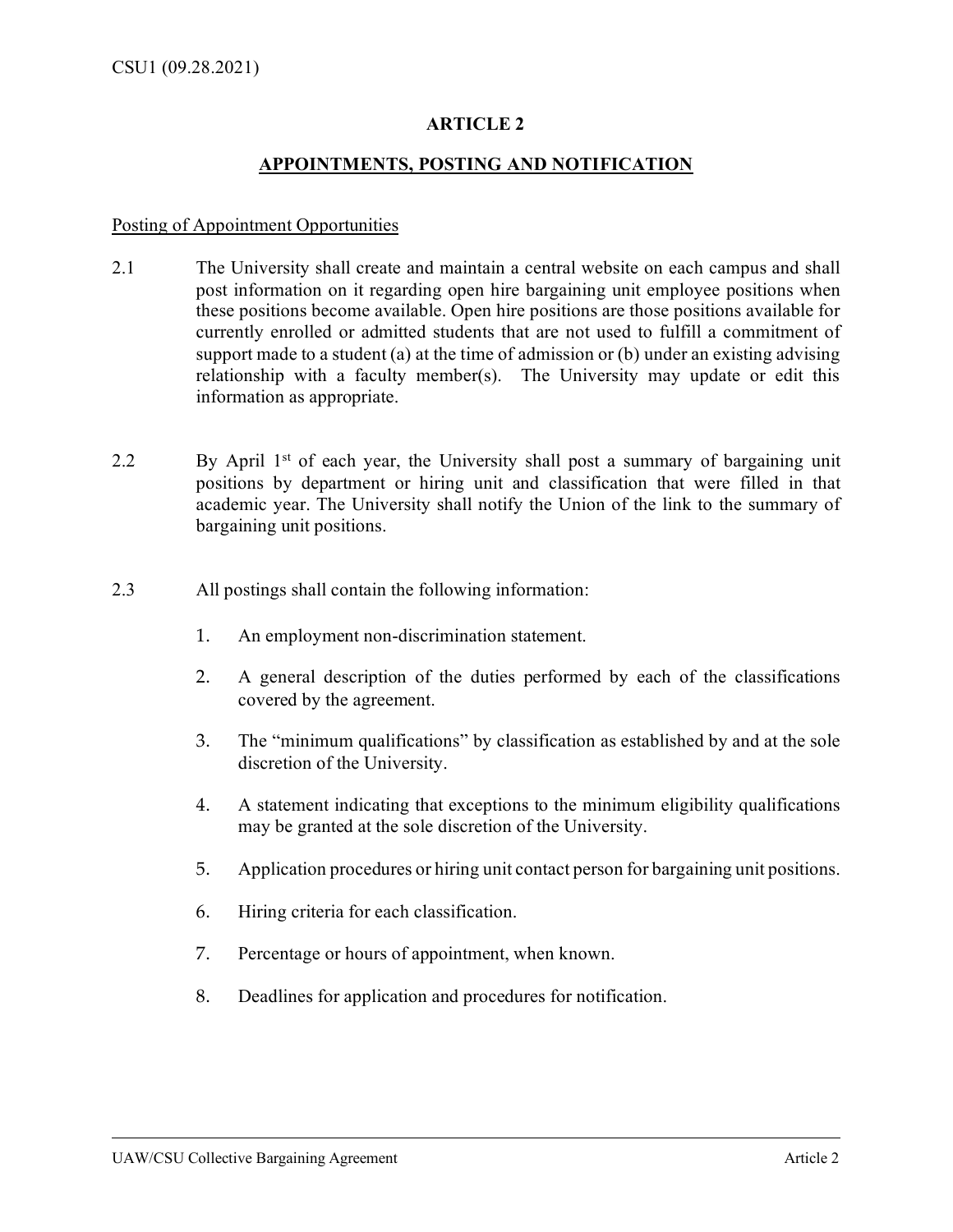- 2.4 The determination of the above information shall be made by the University. Once the University has determined the hiring criteria, they shall not be modified to be more restrictive within the same hiring period.
- 2.5 Departments or other hiring units may also post information regarding open hire positions. Departments or other hiring units may, when necessary, make emergency appointments. For the purpose of this Article an emergency situation is one in which the beginning of the appointment period must begin less than a week after the position is posted.

## Appointment Notification

- 2.6 The CSU may make appointments at any time and for any duration. Appointments of Teaching Associates and Graduate Assistants may be made at any time-base. Appointments of Instructional Student Assistants may be made for range of hours over a term(s). Substitute Teaching Associate assignments shall be made for a range of hours, and shall be compensated at the employee's existing hourly rate. Substitute Teaching Associate appointments shall be made from qualified Unit 11 employees who have notified the Department Chair that they are available for appointment as a Substitute Teaching Associate during the period of their primary appointment.
- 2.7 As soon as a hiring decision has been made, and prior to the **scheduled** start of the appointment, the University shall provide written notice of the appointment or reappointment in paper or electronic format to the affected individual. **When possible, the University will endeavor to provide fourteen days' advance notice of the individual's appointment, but the parties recognize that this provision should not delay the start of an appointment.**

2.8 The notice will include, but not be limited to: the applicable appointment title, appointment time-base percentage (or range of hours), effective dates, salary/wages, health and other applicable benefits and deductions, and tuition and fee waiver or exemption information, department or equivalent unit, department or equivalent unit contact information, response requirements if any, a statement that the position is covered by the collective bargaining agreement between the parties, the collective bargaining agreement's website address, a website address with UAW 4123 contact information and a systemwide website that provides information regarding the requirement and nature of the California Loyalty Oath. [Note: This website shall include FAQs and a statement that swearing to uphold the California Constitution does not require the employee to engage in violence.]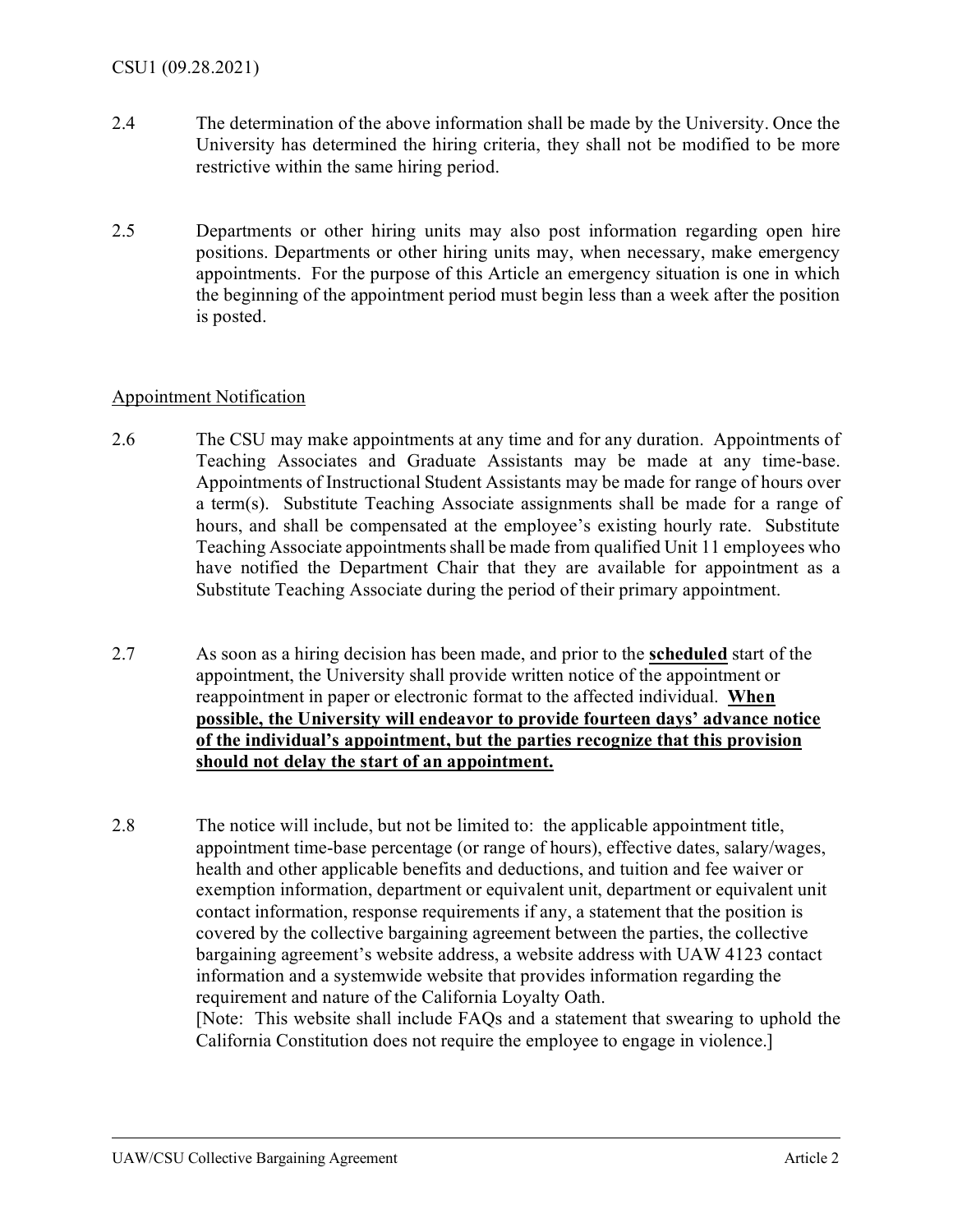- 2.9 Prior to the commencement of the term or as soon as practicable thereafter, the University shall provide the ASE the following information:
	- a. the faculty member or supervisor to whom the individual will report,
	- b. the location where the work will be performed,
	- c. the class assigned, if applicable,
	- d. the time and place of any applicable orientations,
	- e. the specific duties and expectations of the appointment as detailed in the form in Appendix F or a campus-based form that contains at least the same information. The University may include estimated time for effective completion of each duty.

The University shall provide advance notice when the above referenced duties are changed significantly. Such changes will be confirmed in writing.

2.10 No employee shall be deemed appointed in the absence of an official written notification from the President and the bargaining unit employee's acceptance within the timelines established by the notification. The bargaining unit employee shall have fourteen (14) days from date of written notification to accept the appointment.

## Conditions of Appointment

- 2.11 The duration, terms and conditions of an employee's appointment will be specified in the appointment notification. The appointment notification shall state that the appointment automatically expires at the end of the period stated and does not establish an obligation for a subsequent appointment. No other notice shall be provided.
- 2.12 Appointments may be provided for any duration, including multiple academic terms (semesters, quarters). The University will guarantee employment during the first term of appointment. If an appointment is for more than one academic term, employment in academic terms after the first term of the appointment may be conditioned upon budget or enrollment. If an individual receives and accepts a non-conditional appointment, and the position offered and accepted is no longer available, the CSU will ensure that the employee:
	- a. is placed in an appointment at the same level of compensation for the academic term(s) stated in the appointment notification, or